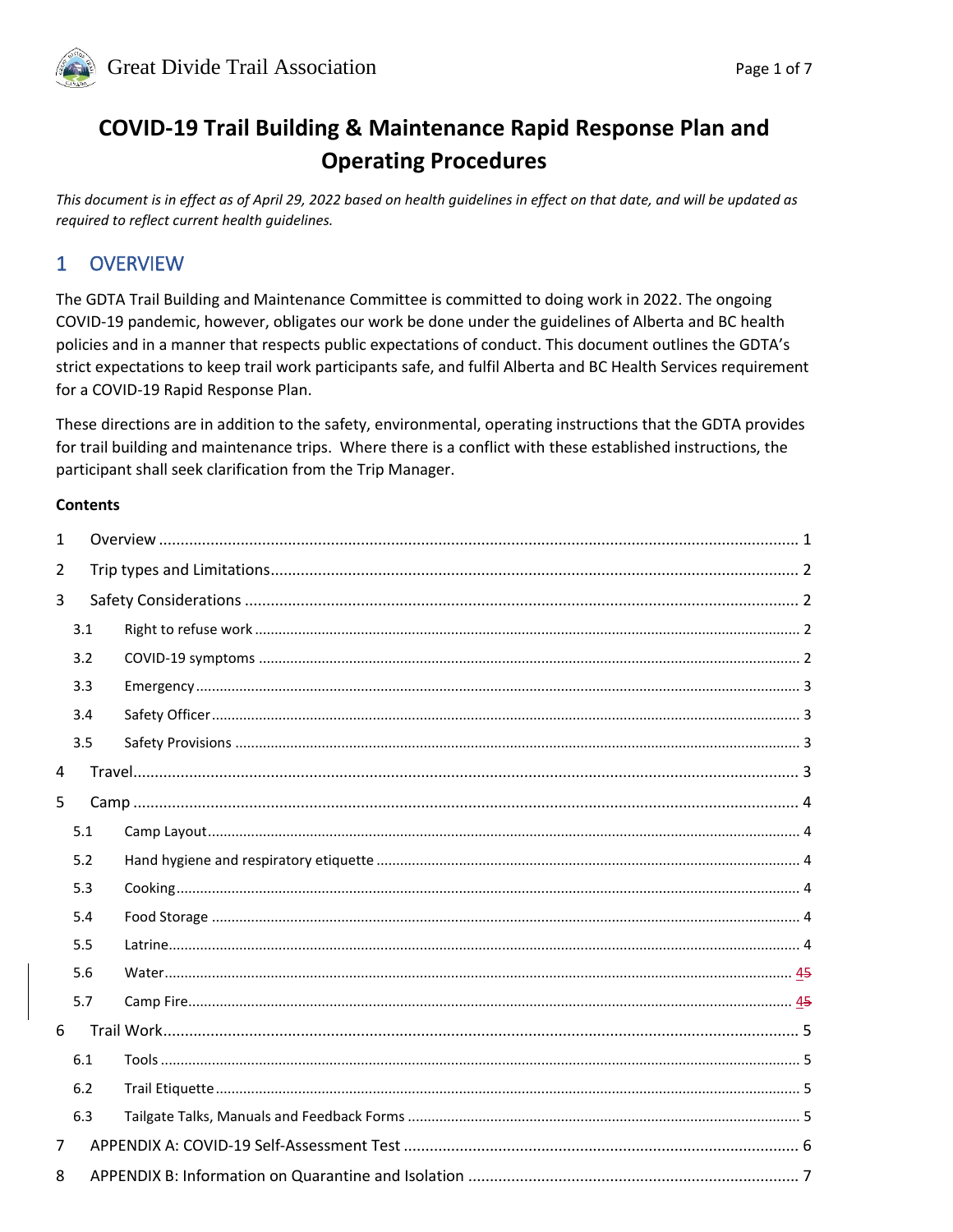

# 2 TRIP TYPES AND LIMITATIONS

This year, we are planning at least ten Modified Trail Building & Maintenance Trips with a maximum of 20 people per trip. There are currently no restrictions for the number of people gathering indoors or outdoors. GDT maximum limit per trip is due to logistics and size of camp. Other organized groups may join our work crews to perform trail work provided there is available space for camp facilities and safety officers to support the crew size.

# <span id="page-1-0"></span>3 SAFETY CONSIDERATIONS

Good public health practices can minimize transmission of respiratory infections, including COVID-19, influenza and common colds. These practices include: proper hand hygiene and respiratory etiquette, enhanced cleaning and disinfecting, and staying home when sick.

#### <span id="page-1-1"></span>3.1 Right to refuse work

The right to refuse work, as written in our safety manual, will be honoured. If anyone feels unsafe or is not able to meet the special guidelines outlined in this COVID-19 policy, the Trip Manager or GDTA may ask that person not attend, or send the individual home.

#### <span id="page-1-2"></span>3.2 COVID-19 symptoms

There are no screening requirements for volunteers. All volunteers are encouraged to do a self-screening using the following questions before volunteering for a trail building trip. Question #1 should be used for daily screening during the trip.

| 1. | In the past 10 days, have you experienced any of these symptoms (not related to a pre-existing<br>illness or health condition)? |            |           |  |
|----|---------------------------------------------------------------------------------------------------------------------------------|------------|-----------|--|
|    | Fever (greater than 38.0 C)<br>٠                                                                                                | <b>YES</b> | ΝO        |  |
|    | Cough<br>$\bullet$                                                                                                              | <b>YES</b> | NO        |  |
|    | Shortness of Breath / Difficulty Breathing<br>$\bullet$                                                                         | <b>YES</b> | ΝO        |  |
|    | Sore throat<br>$\bullet$                                                                                                        | <b>YES</b> | ΝO        |  |
|    | Runny nose<br>$\bullet$                                                                                                         | <b>YES</b> | <b>NO</b> |  |
| 2. | Have you tested positive for COVID-19 within the last 10 days?                                                                  |            | NΟ        |  |

If a volunteer answers YES to either of the questions the individual is legally required to isolate and will not be allowed to participate on a trip. While at camp, all volunteers are encouraged to observe for any of the symptoms listed above.

If, during a trip, you experience any of these symptoms which are not related to a pre-existing illness or health condition, you must immediately notify the Trip Manager and a COVID-19 Self-Assessment Test (see Appendix A) must be completed by the affected individual. Based on the results of the Self-Assessment Test, if there is a possibility that a volunteer has COVID-19 symptoms, the Trip Manager must promptly follow the instructions in the Self-Assessment Test. If the affected individual continues to feel COVID symptoms, the Trip Manager may make arrangements to help the individual leave camp and return home to safely isolate. Good COVID hygiene etiquette should be practiced the entire time.

Once back home, the Trip Coordinator will follow-up with the affected individual. All volunteers should continue to practice safe physical distancing, hygiene protocols to effectively reduce the risk of spreading the virus should they have it. Close contacts of positive cases are not required to quarantine but they should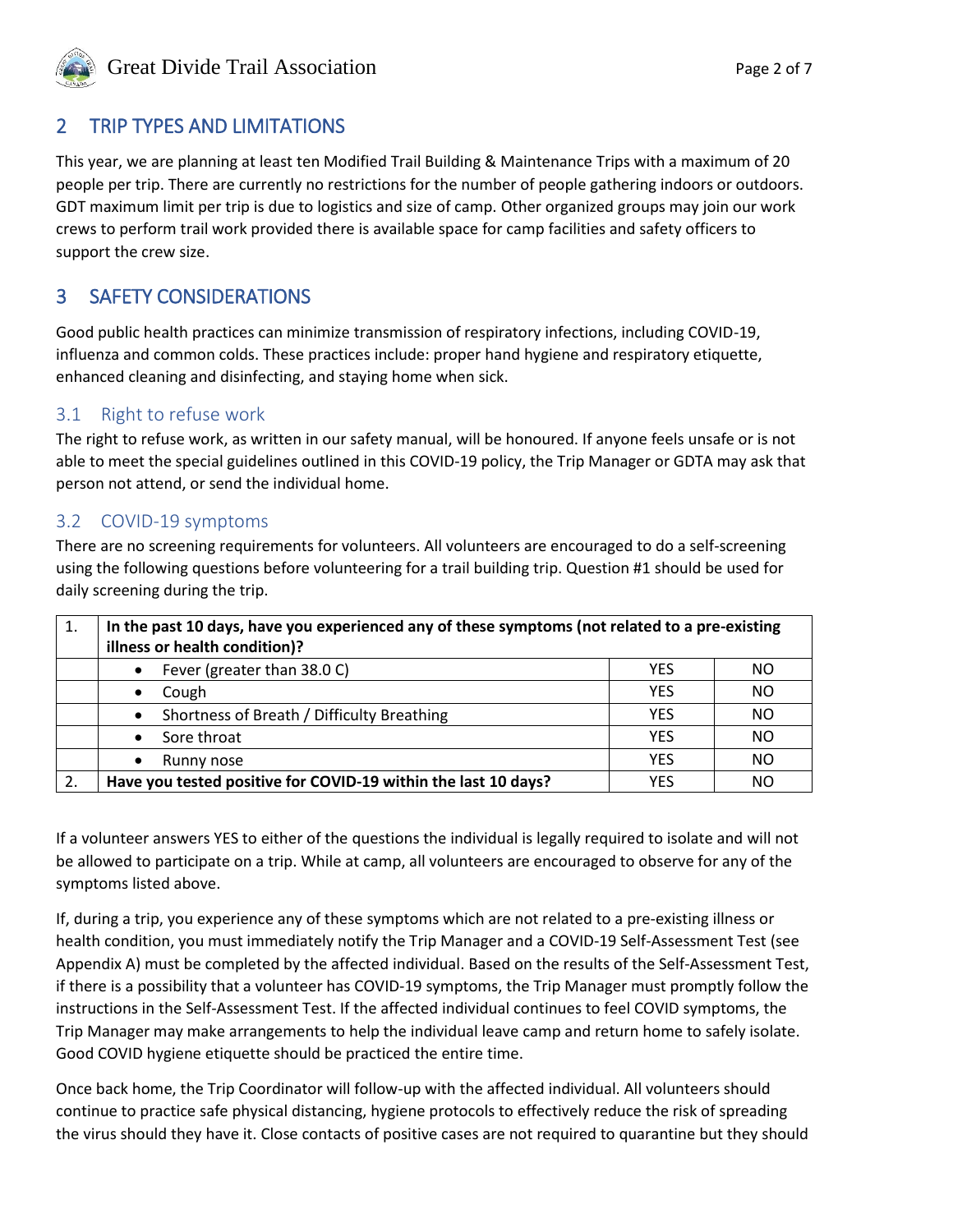

# Great Divide Trail Association **Page 3 of 7**

monitor for symptoms and avoid high risk public settings, and isolate if symptoms develop. See Appendix B for more information.

#### <span id="page-2-0"></span>3.3 Emergency

The safety and well-being of first aid attendants and volunteers requiring first aid are essential so in an emergency situation requiring direct intervention, first aid attendants must put on PPE (masks, safety glasses and gloves) before administering first aid. Limit access to the patient and exposure to others during an emergency response. After treatment, sanitize all equipment, PPE and any exposed clothing, and wash your hands thoroughly.

Responders to an emergency (or possible emergency) identified by the COVID-19 Self-Assessment Test (Appendix A) should attempt to maintain safe physical distance at all times. Emergency decisions will be based on first aid principles, the Self-Assessment Test instructions and general common sense.

#### <span id="page-2-1"></span>3.4 Safety Officer

The role will be extended to include responsibility for camp sanitation and recommended sanitization. The Safety Officer will oversee the implementation and administration of this document and will assist the Trip Manager in monitoring the adherence to these requirements at site. Upon arrival at site, the Safety Officer will review these requirements with camp participants and will be available to address questions or concerns.

#### <span id="page-2-2"></span>3.5 Safety Provisions

The 2-metre physical distancing rule should be applied as a recommended good practice for normal activities. Although masking is not required, volunteers may choose to where a mask as a personal preference. They will be expected to have their own masks. The GDTA will have a limited number of masks available for emergency use only.

# <span id="page-2-3"></span>4 TRAVEL

The GDTA will not be organizing carpooling this year. Each volunteer shall be responsible for their travel to and from camp. Personal arrangements may be made with other volunteers to carpool to and from camp to meet your personal comfort level.

When possible, the GDTA will arrange a convoy to travel to the trailhead together. The Trip Coordinator will have directions and instructions for each trip for volunteers to arrive at the trailhead or meeting place at designated times. If there is a situation where a ride in a vehicle is required by multiple people, such as a trip into town or in an emergency, PPE masks may be worn to meet comfort level of all passengers.

Directly after the trip, the driver may disinfect the vehicle – clean and wipe down all interior hard surfaces using spray bottle cleaner, disinfectant, and paper towels.

An ATV may be used to shuttle volunteers' food and equipment; however, volunteers are expected to load and unload themselves.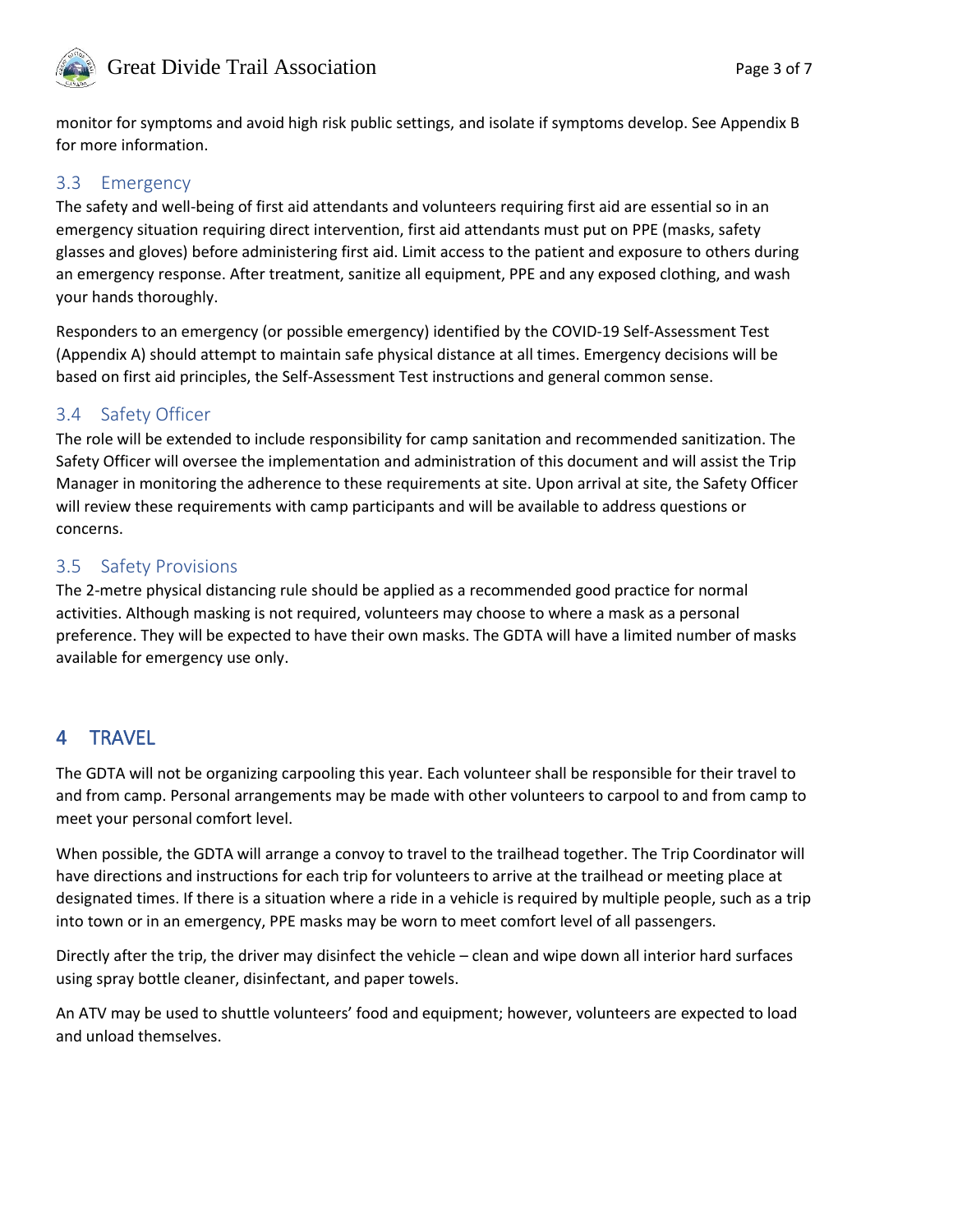

# <span id="page-3-0"></span>5 CAMP

#### <span id="page-3-1"></span>5.1 Camp Layout

There is no minimum spacing criteria between tents. It is recommended to maintain 5 m minimum, where possible, to allow people to move around more freely and to support the 2-metre distancing where possible.

### <span id="page-3-2"></span>5.2 Hand hygiene and respiratory etiquette

Hand hygiene is one of the most effective ways to prevent the spread of communicable diseases and infections. A handwashing station will be provided in camp. Hand sanitizer will be available when soap and water is not. Everyone should have their own hand sanitizer and biodegradable soap for personal handwashing.

Volunteers should wash/sanitize their hands regularly and avoid touching their face, particularly their eyes, nose and mouth. Always cover your cough and sneezes and then wash your hands.

#### <span id="page-3-3"></span>5.3 Cooking

Cooking and dining tents/areas will be designated at camp. It is recommended to stagger cooking and cleaning times to minimize congestion in the cooking tent. There are no restrictions for the number of people inside the cooking tent at one time. Physical distancing, use of a face mask, sanitizing work space after use will help to minimize transmission of COVID. If weather allows, doors and windows of cooking/dining tents should remain open during use. Each volunteer will be instructed and expected to clean and disinfect cooking and dining areas they are using immediately after use. A bleach solution (9:1 ratio of water to bleach), a professional grade cleaner, a professional grade disinfectant in spray bottles, hand sanitizer and paper towels will be supplied.

Each volunteer is required to have their own cooking gear, pots, pans, utensils, dish cleaning towels, etc. The GDTA will supply the two large stoves, a barbeque, and propane fuel for communal use. However, it is important to clean and disinfect the cooking area after each use. Volunteers should also bring a small backpacking type of stove and fuel for their personal use.

#### <span id="page-3-4"></span>5.4 Food Storage

An electric fence will be provided for food storage. Everyone will be expected to bring a hard-sided cooler or hard-sided dry food storage container. Each person's hard-sided storage containers will be labelled (please do this at home) and placed in separate designated areas of the fenced compound.

#### <span id="page-3-5"></span>5.5 Latrine

A communal, weather-protected latrine will be available. It will be up to individuals to clean and sanitize before and after each use. Cleaner, disinfectant, hand sanitizer and paper towels will be supplied, and everyone will be shown proper disinfecting procedure. If a volunteer feels more comfortable with their own latrine, this will be allowed. They must be prepared to dig their cat hole a minimum of 20 cm deep, 100 metres from the camp and 200 metres from water.

#### <span id="page-3-6"></span>5.6 Water

A communal water station will be provided for both filtered drinking water and unfiltered cooking/washing water. Spray cleaner, disinfectant and paper towels will be supplied to clean and disinfect hard surfaces after each use.

## <span id="page-3-7"></span>5.7 Camp Fire

A campfire will be allowed.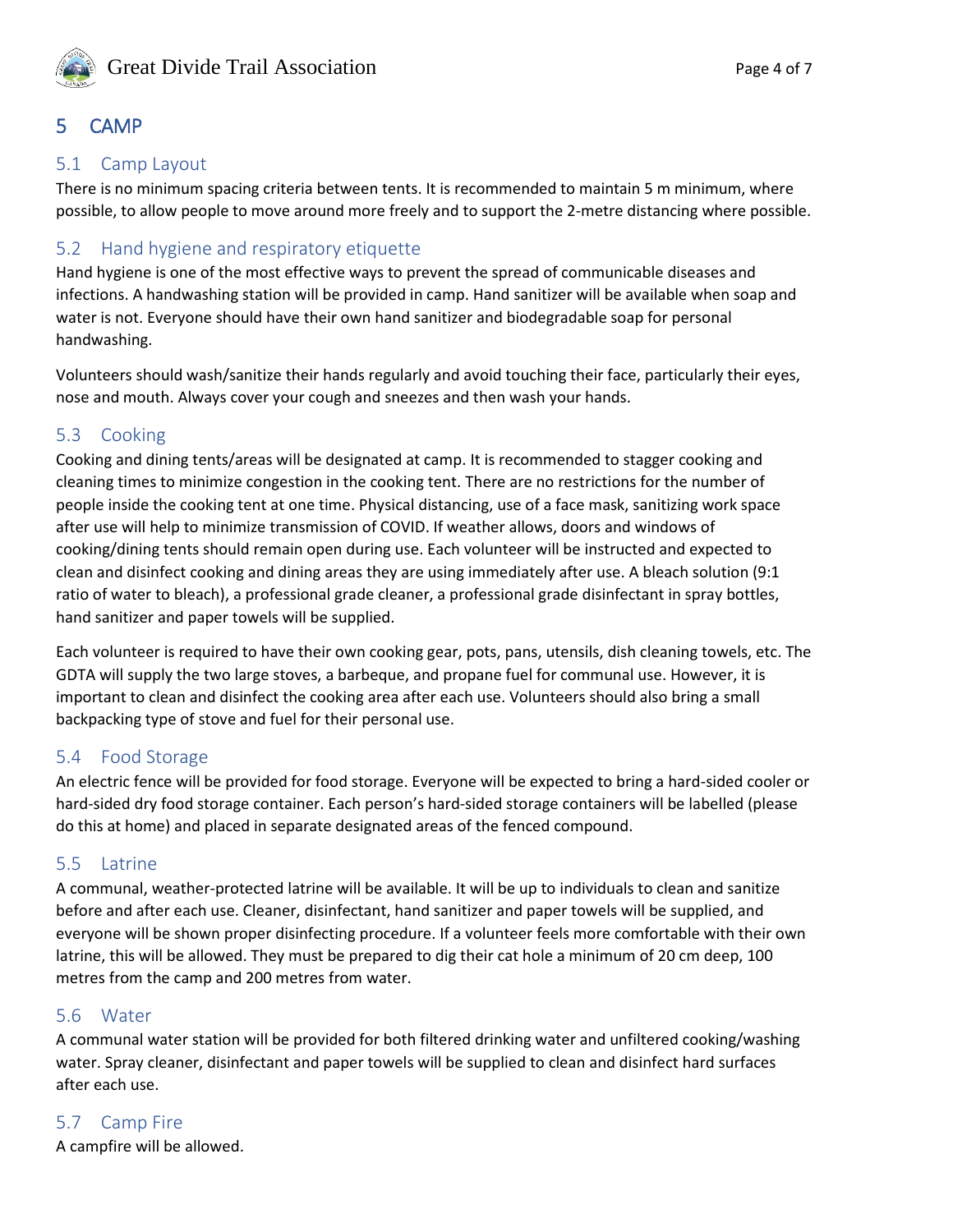

# <span id="page-4-0"></span>6 TRAIL WORK

#### <span id="page-4-1"></span>6.1 Tools

Each job, as always, will be a personal choice. Each volunteer should carry all the tools they may use during the day and be prepared to clean and disinfect them before putting in the tool crib each night. A spray cleaner and disinfectant and paper towels will be available at the tool crib.

#### <span id="page-4-2"></span>6.2 Trail Etiquette

Distancing rules are recommended. For example, when someone needs to pass another on the trail, they will be required first to have sufficient room to pass and to let the other know they are passing.

#### <span id="page-4-3"></span>6.3 Tailgate Talks, Manuals and Feedback Forms

All volunteers will be given access to electronic manuals and forms and encouraged to download them onto their smartphones before trips. A designated note-taker other than the Trip Manager will fill out each day's form electronically or hardcopy and ask for a show of hands after the tailgater and record, without circulating the form. The note-taker will then be required to submit electronically or print a hard copy and send it to the GDTA Safety Coordinator. All volunteer feedback will be via an online survey this year. It is especially important when you get a survey from the GDTA that it is filled out and sent back ASAP.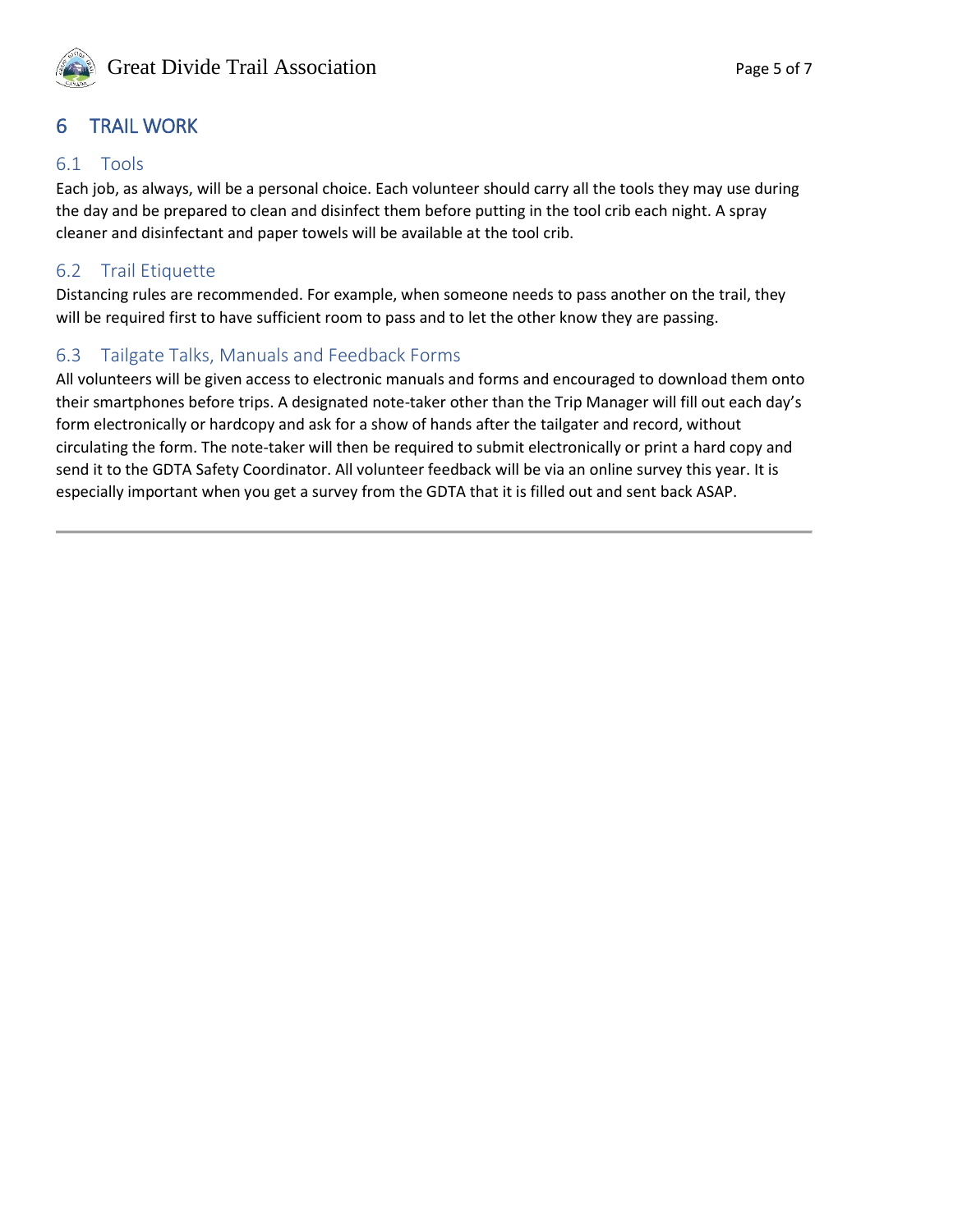

# <span id="page-5-0"></span>7 APPENDIX A: COVID-19 SELF-ASSESSMENT TEST

<https://myhealth.alberta.ca/Journey/COVID-19/Pages/COVID-Self-Assessment.aspx>

- 1. Are you experiencing any of the following?
	- severe difficulty breathing (e.g., struggling for each breath, speaking in single words)
	- severe chest pain
	- having a very hard time waking up
	- feeling confused
	- lost consciousness

**EMERGENCY –** If YES to any of these symptoms, call 911 immediately or go directly to the nearest emergency department.

- 2. Are you experiencing any of the following?
	- Mild to moderate shortness of breath at rest
	- inability to lie down because of difficulty breathing
	- chronic health conditions that you are having difficulty managing because of difficult breathing

**POSSIBLE EMERGENCY** – If YES to any of these symptoms, please contact your family doctor or call 811 to speak with a nurse.

- 3. Are you experiencing any of the following new or worsening symptoms?
	- Fever or chills
	- $\bullet$  cough
	- shortness of breath or difficulty breathing
	- sore throat, painful swallowing
	- loss of sense of smell or taste
	- stuffy or runny nose
	- headache
	- feeling unwell, body or muscle aches
	- severe fatigue or exhaustion
	- nausea, vomiting or diarrhea
	- unexplained loss of appetite

**NON-EMERGENCY** – If YES to any of these symptoms, you should immediately self-isolate. If you do not get tested for COVID-19, you are required to isolate for 5 days if you are fully vaccinated or 10 days if you are unvaccinated or partially vaccinated, from the onset of symptoms and until symptoms have resolved (whichever is latest). If your symptoms worsen, call 811.